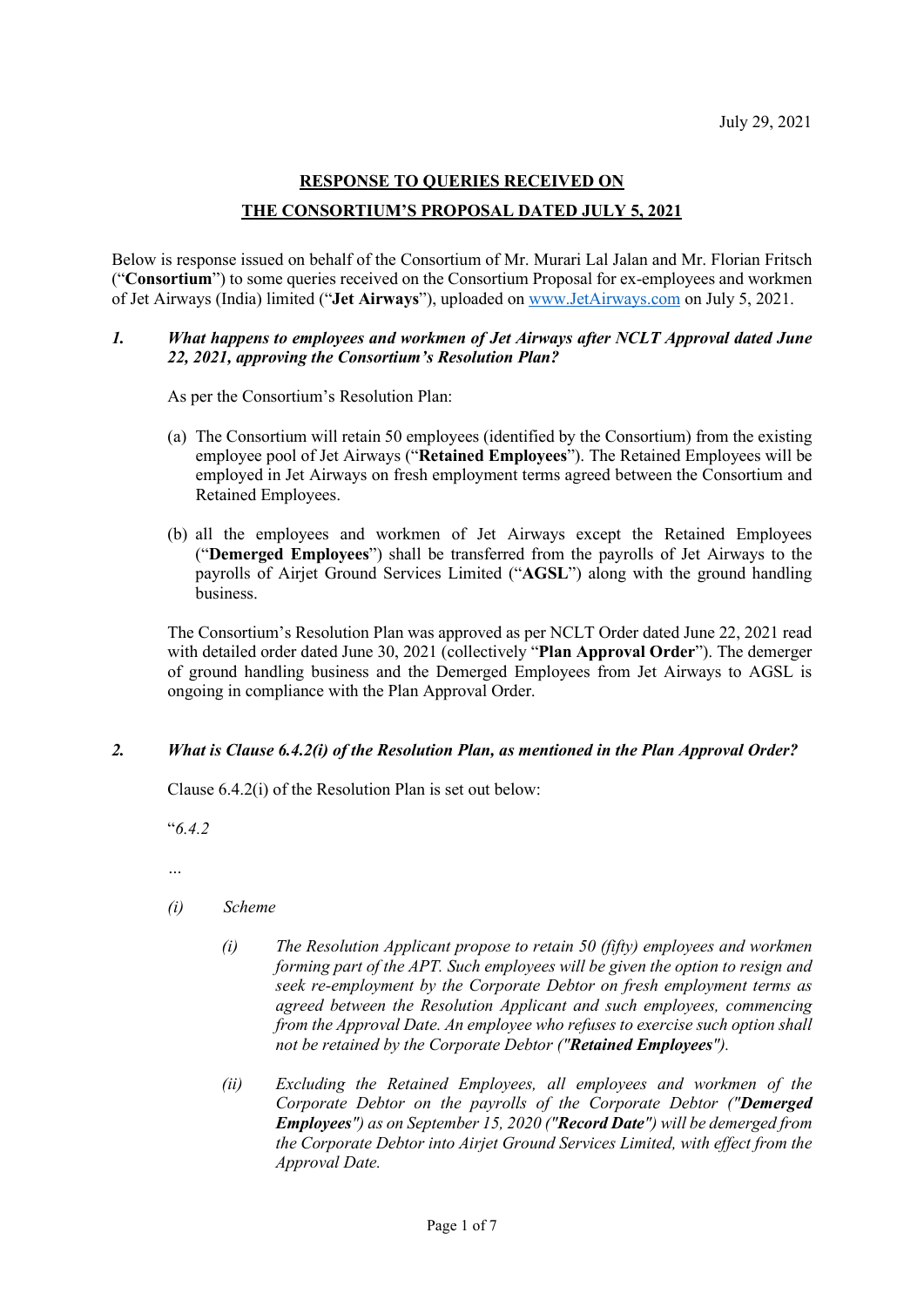- *(iii) As part of such demerger, all the past dues towards salaries and other benefits (such as PF dues, leave encashment, retirement benefits, notice pay, termination dues etc.) of the Demerged Employees for the period after the ICD and until the Approval Date; and/ or retirement benefits accruing to Demerged Employees which have arisen after the ICD, shall also stand demerged from the Corporate Debtor to AGSL with effect from the Approval Date and the Corporate Debtor shall absorb no liability or responsibility for such payments as the Resolution Professional has not accounted such salaries and other benefits as CIRP Costs of the Corporate Debtor.*
- *(iv) As part of such demerger, ground handling services business of the Corporate Debtor will be demerged into AGSL along with identified related assets of the Corporate Debtor book valued at approx. Rupees Ten Crore. The business of AGSL will be to provide third party ground handling services in India to any person interested in taking their services and AGSL will apply for all necessary approvals from the relevant Governmental Authority for carrying out such third party ground handling business after the Approval Date.*
- *(v) The Resolution Applicant commits to utilize the ground handling services of AGSL on first priority basis after it has received all necessary approvals from the relevant Governmental Authority.*
- *(vi) The Resolution Applicant commits to transfer the ground support equipment owned by the Corporate Debtor to AGSL after it has received the necessary approvals, to enable AGSL to start operations. Any such transfer of equipment by Corporate Debtor to AGSL will be at nominal consideration in compliance with Applicable Laws.*
- *(vii) The Corporate Debtor will offer 76% of its shareholding in AGSL to the employees Trust and retain the remaining 24% shareholding. If the Trust fails to exercise or refuses to accept such offer within 30 (thirty) days from the Approval Date or challenges the implementation of this Resolution Plan, then the Corporate Debtor will retain 100% shareholding in AGSL and deal with AGSL in such manner as deemed appropriate by it, without any interference of any other person.*
- *(viii) The Corporate Debtor shall not be required to make any separate application before the Adjudicating Authority under the provisions of the IBC for the demerger as stated herein and the approval of this Resolution Plan by the Adjudicating Authority along with the Scheme shall be treated as if the necessary approvals required to have been obtained under the CA 2013, including the consent of shareholders or creditors of the Corporate Debtor and AGSL and application for demerger to Adjudication Authority or any other person/ appropriate authority, as required under CA 2013 (including Chapter XV of the CA 2013), together with the process laid down under the CA 2013, have been obtained and duly complied with. No further approval of the Adjudicating Authority or any other person or authority will be required to give effect to the Scheme, as proposed hereunder.*
- *(ix) The demerger will be on the above-mentioned principal terms and a Scheme will be filed before the Adjudicating Authority for its approval as part of this Resolution Plan. For the purposes of such demerger, the Scheme as set out in its present form or with any modification(s) approved or imposed or directed by the Adjudicating Authority, shall be effective and operative from the "Appointed Date", being the Approval Date for the purposes of this Resolution*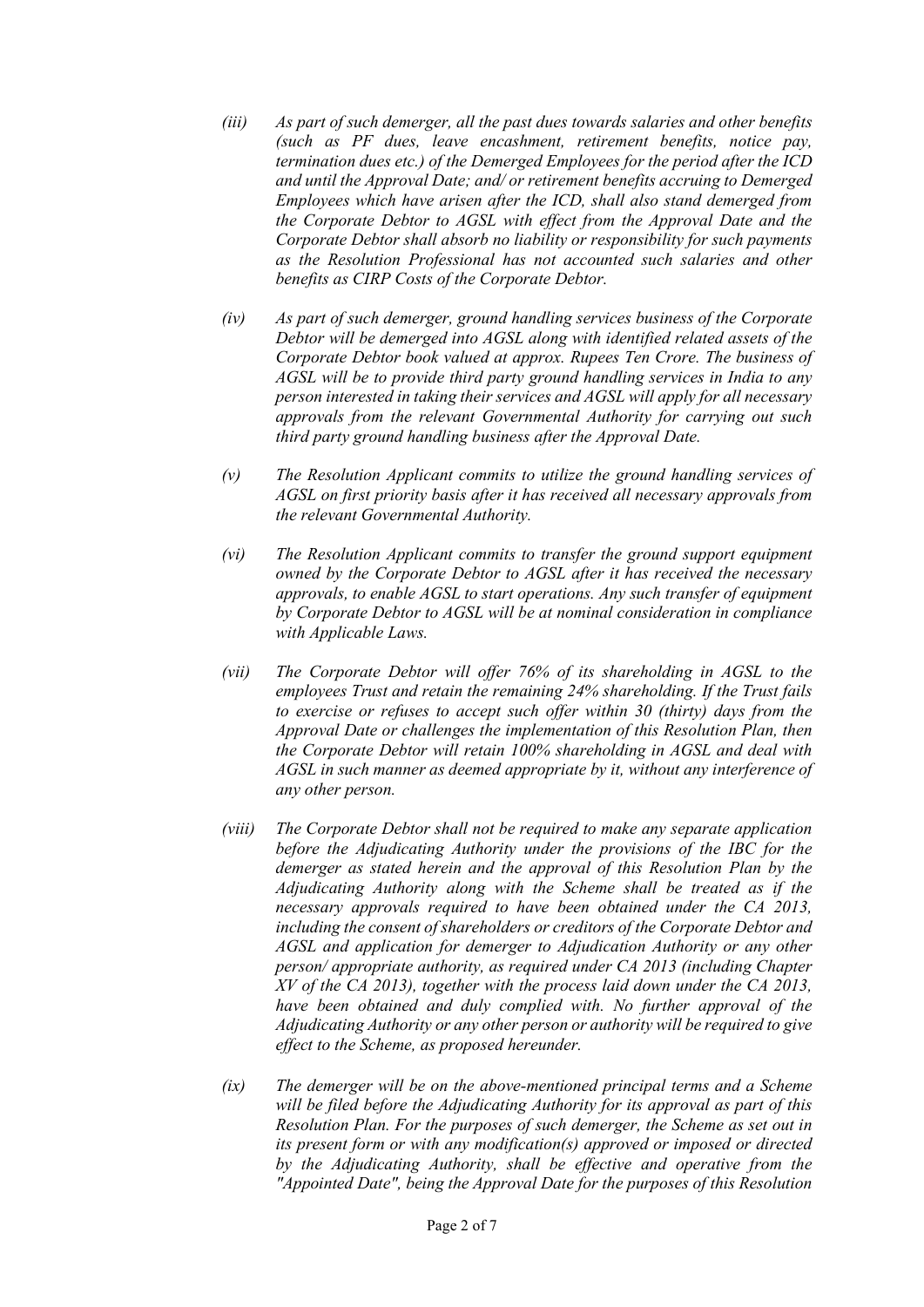*Plan.* 

- *(x) The Scheme is expected to result in the following benefits:*
	- *Demerger is in the commercial interest of the Demerged Employees, given as part of such demerger, AGSL will be entitled to carry out ground handling services, subject to receipt of approvals under Applicable Laws.*
	- *It would facilitate focused growth, concentrated approach, business synergies and increased operational and focus of the Demerged Employees in the business verticals they have knowledge of.*
	- *The demerger will help in the rationalization of operations, with greater degree of operational efficiency and optimum utilization of various resources for both AGSL and the Corporate Debtor.*
	- *Demerger is the most suited manner to address unemployment in skilled/ unskilled sectors associated to aviation and welfare of the Demerged Employees will be taken care of through such demerger and concentrating of resources and associated manpower in the relevant entity and business vertical.*
	- *Demerger of AGSL will be enable it to address its independent business opportunities with efficient capital allocation and attract different set of investors, strategic partners, lenders and other stakeholders, thus leading to enhanced value creation for the employees and shareholders of AGSL and would therefore be in the best interest of AGSL, the Corporate Debtor and their respective stakeholders connected therewith.*
- (xi) *For the avoidance of doubt it is hereby clarified that notwithstanding the acceptance or rejection of the terms of the proposed demerger by the employees and/or workmen, the Resolution Applicant shall ensure the payment of (i) minimum value due and payable to such employees and workmen (under Section 30(2) of the IBC); and (ii) the CIRP costs admitted by the Resolution Professional, subject to a maximum of Rs. 475 Crores."*

# *3. Who all are now employees and workmen of Jet Airways?*

As on date, the Retained Employees are the only employees of Jet Airways. The Retained Employees will be re-employed on fresh employment terms agreed between them and the Consortium.

To begin with, the Consortium may employ more than 50 employees based on its needs and requirements and such additional employees may or may not be from the Demerged Employees.

The selection of Retained Employees (and such additional employees the Consortium decides to employ) will be made by the Consortium in its sole discretion.

The Retained Employees have been selected based on the current needs and requirements of the Consortium and Jet Airways.

Each of the Retained Employees will be communicated their new role and responsibility in Jet Airways 2.0 by the representatives of the Consortium and list of Retained Employees will be published on the Jet Airways Website.

# *4. Who all are the employees and workmen of AGSL?*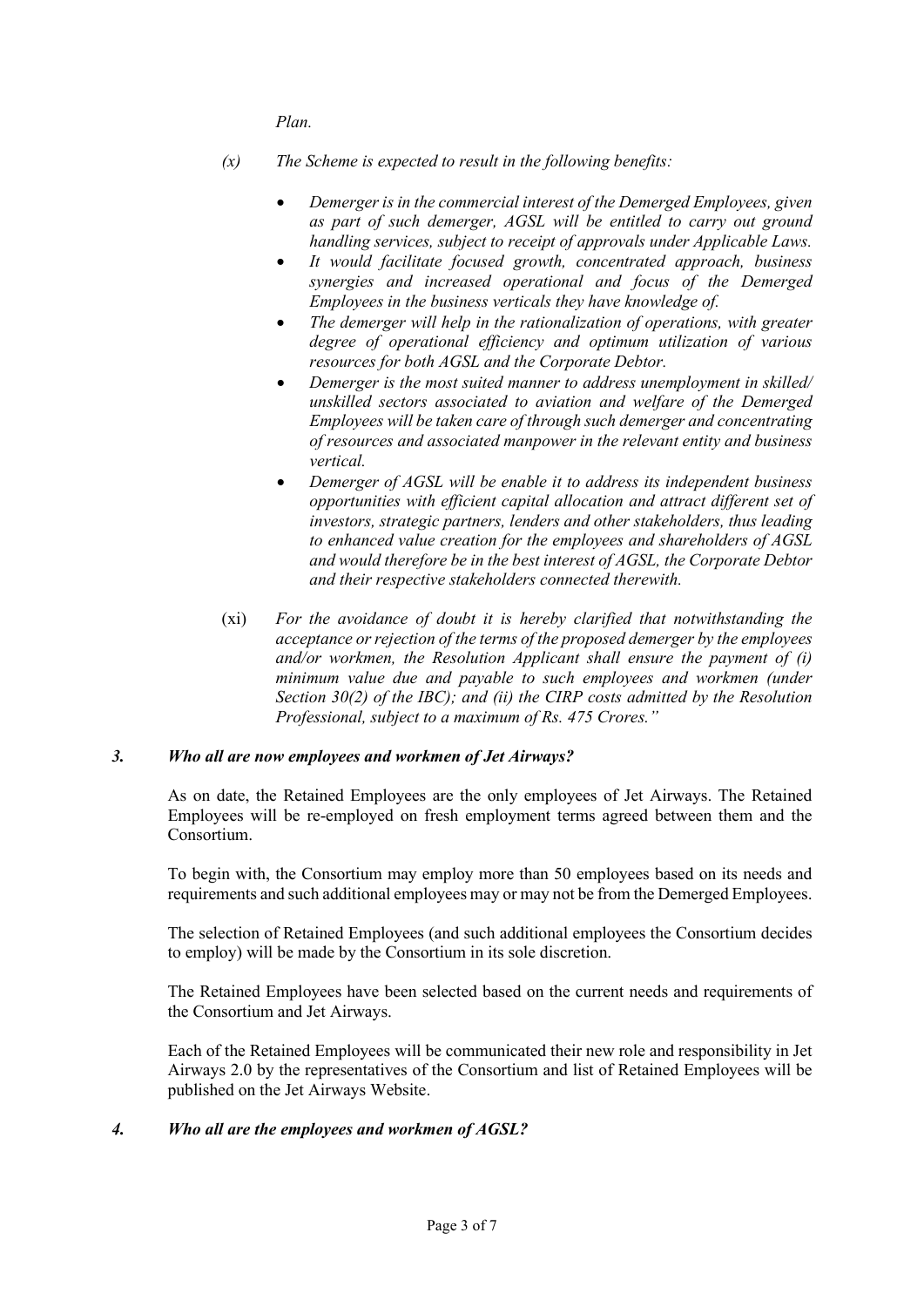As per the Plan Approval Order, all Demerged Employees are employees of AGSL. If any Demerged Employee resigned from the employment of Jet Airways after September 15, 2020, then such employee will not be considered as an employee of AGSL.

The Plan Approval Order has approved the demerger of Demerged Employees along with all their employment benefits to AGSL.

# *5. Whether retrenchment compensation and notice pay is payable to employees and workmen?*

The Plan Approval Order has approved the demerger of the Demerged Employees to the payrolls of AGSL along with all their employment and past dues.

No employee or workmen has been removed or terminated from the employment of Jet Airways and the demerger related activities are ongoing in compliance with Plan Approval Order. Since all the Demerged Employees are now employees of AGSL, AGSL is responsible for payment of all their past dues including any retrenchment compensation, notice pay, gratuity, provident fund, or other labour benefits (as applicable), which are payable for the period after June 20, 2019.

Amounts payable for the period up to June 20, 2019 will be paid as per the Plan Approval Order.

### *6. What is AGSL? What is the business of AGSL?*

AGSL currently is a wholly owned subsidiary of Jet Airways. It was incorporated to execute the ground handling business for Jet Airways and that remains its principal business, subject to receipt of necessary approvals in compliance with applicable laws.

The Consortium has offered 76% equity and majority control in AGSL to the Trust formed by the Demerged Employees.

# *7. What are the assets owned by AGSL?*

In compliance with the Plan Approval Order, Jet Airways' ground support equipment assets having a book value of Rs. 10 Crores stands transferred to AGSL.

The Consortium has identified the said assets (being ground support equipment currently located at Mumbai International Airport) and the same will be handed over to the Trust after the Consortium's Proposal dated July 5, 2021, is approved with 95% vote.

The assets have been transferred by Jet Airways to AGSL on an "as is where is whatever is basis" and the Consortium cannot confirm the current condition of assets owned by AGSL.

Parking charges and/or airport rental dues, if any, of Jet Airways have not been transferred to AGSL and the same shall be paid and settled by the Consortium in compliance with the Plan Approval Order.

### *8. Is an ex-employee/ workman of Jet Airways or Demerged Employee eligible to apply for employment in Jet Airways?*

Every person including ex-employees/ workmen/ Demerged Employees are eligible to apply for employment in Jet Airways. Every application for employment will be reviewed by the Consortium in a fair and transparent manner, and as per the needs and requirement of Jet Airways 2.0. The Consortium does not guarantee employment to all or any ex-employees/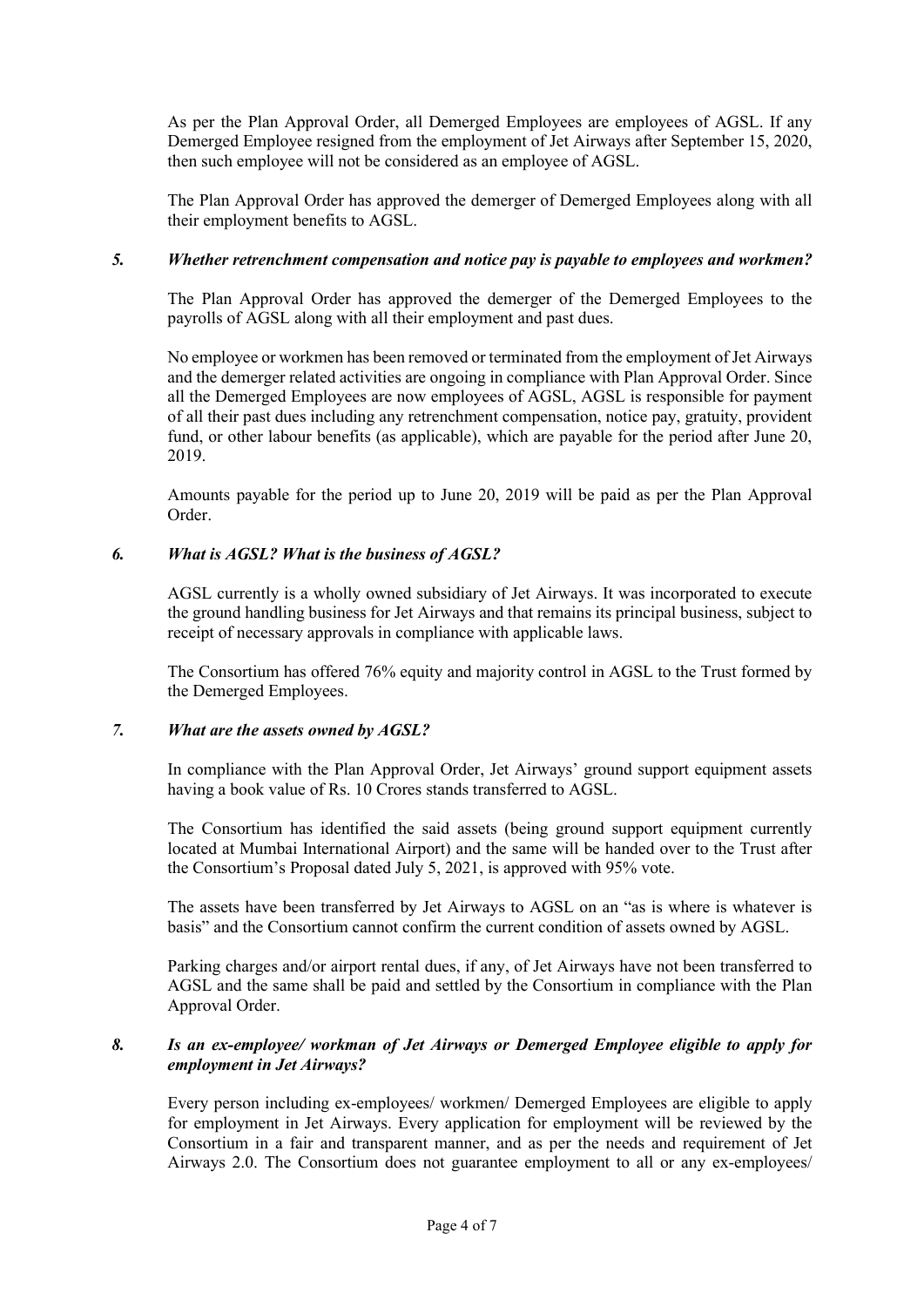workmen of Jet Airways or to Demerged Employees but shall take all reasonable endeavours to employ or engage in future, people who were previously in the employment of Jet Airways.

### *9. Will an ex-employee/ workman of Jet Airways or Demerged Employees lose their eligibility to apply for employment in Jet Airways if they do not support the Consortium's Proposal dated July 5, 2021?*

**NO.** As stated above, any person including ex-employees/ workmen/ Demerged Employees are eligible to apply for employment in Jet Airways and every application will be reviewed by the Consortium in a fair and transparent manner, and as per the needs and requirement of Jet Airways 2.0. The Consortium will not accept or reject employment applications solely on the ground of an ex-employee/ workman supporting/ not supporting the Consortium's Proposal.

The Consortium Proposal dated July 5, 2021, is an offer made over and above the amounts the Consortium is required to pay under applicable laws and has been offered in recognition of all the hard work which the Demerged Employees have put in Jet Airways/ Jet 1.0.

The Consortium's Proposal needs to be reviewed objectively and not as compensation for losses, if any, suffered by the Demerged Employees in Jet 1.0. The Consortium is a new promoter of an existing company and cannot be blamed for the past acts of the erstwhile management.

The Consortium seeks support of all ex-employees/ workmen/ Demerged Employees as revival of the airline leaves hope for any future employment in Jet Airways.

### *10. How much money will the Operational Creditors (Employees and Workmen) receive under the Resolution Plan?*

The Consortium has offered a sum of Rs. 52 Crores or minimum liquidation value for the employees and workmen of Jet Airways/ Jet 1.0. As per reasonable estimates of the Consortium, the minimum liquidation value for the employees and workmen of Jet Airways / Jet 1.0 will be approximately Rs. 100 Crores and as per the Plan Approval Order, the additional sum of approximately Rs. 48 Crores will be paid out of the amounts reserved for the financial creditors and other operational creditors.

To put it simply, the employees and workmen of Jet Airways/ Jet 1.0 will be entitled to a total sum of approximately Rs. 100 Crores and the entitlement of each employee and workmen will be uploaded on the Jet Airways website.

To reiterate, the amounts mentioned under the Consortium's Proposal dated July 5, 2021 are additional amounts being paid by the Consortium and is over and above the amounts employees are entitled to receive as per the Plan Approval Order.

#### *11. When will the above-stated amounts paid?*

The amounts payable to Operational Creditors (Employees and Workmen) are payable in priority to any amounts payable to the Financial Creditors. These amounts will be paid within a maximum period of 175 days from the date all the conditions precedent under the Resolution Plan are fulfilled. The Consortium and its team are working tirelessly to complete the conditions precedent and would take all reasonable endeavours to advance the payment date after completion of conditions precedent, to ensure no inconvenience is caused to the Operational Creditors (Employees and Workmen) of Jet Airways.

It is however clarified that the amounts payable under the Consortium's Proposal dated July 5, 2021, shall be paid only if the proposal is approved by 95% vote.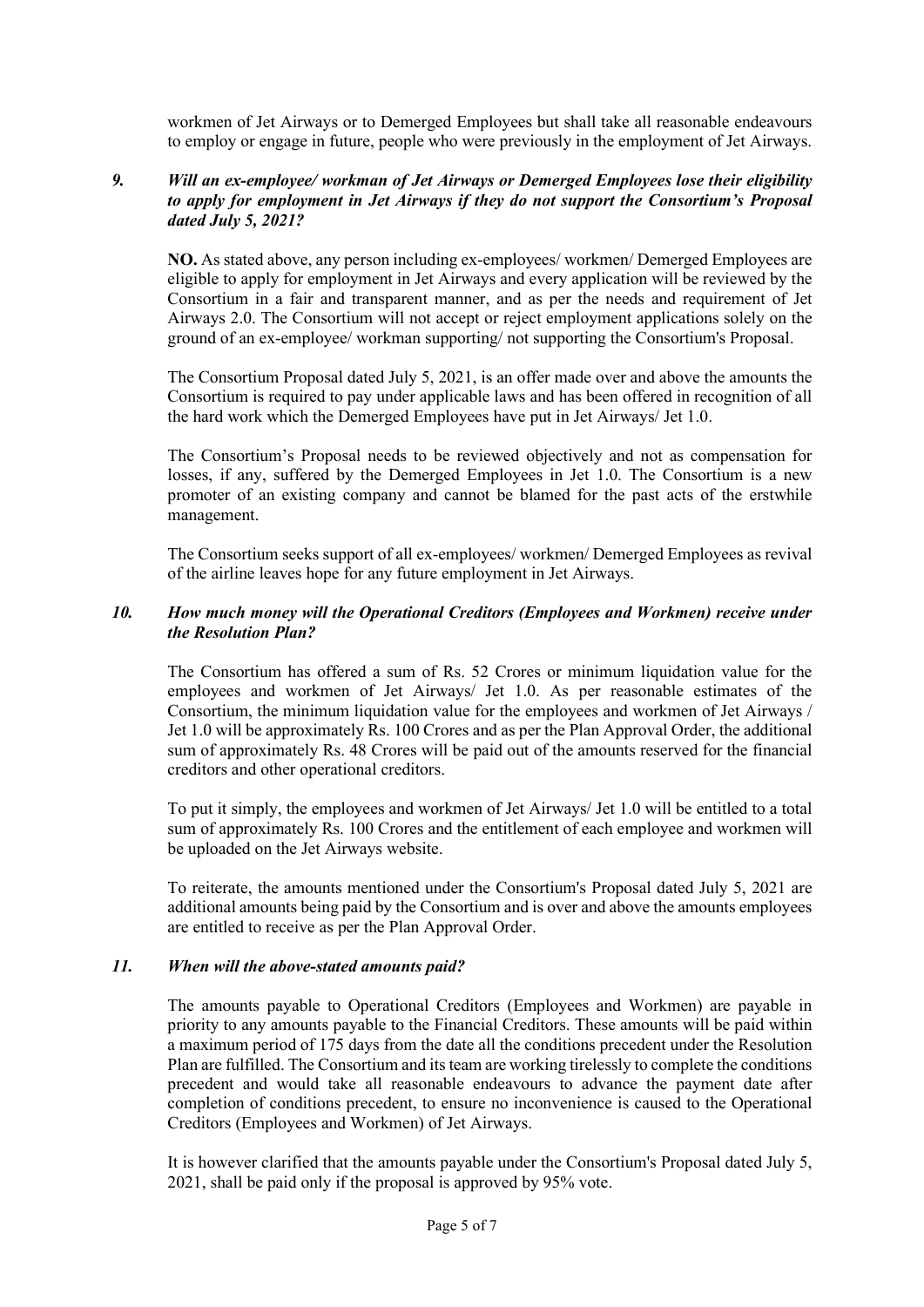# *12. Is the Consortium legally required to give what it has offered under its Proposal dated July 5, 2021?*

No. The Consortium Proposal dated July 5, 2021, is an offer made over and above the maximum amounts the employees and workmen of Jet Airways/ Jet 1.0 can receive as Operational Creditors of Jet Airways as per IBC and the Plan Approval Order. The Consortium's Proposal only increases the net recovery of amounts for the employees and workmen and assures revival of the company. Revival of Jet Airways is a hope for employees and workmen for future job opportunities with the company. If the Consortium's Proposal does not receive the minimum voting of 95%, the proposal shall stand withdrawn and no one will be entitled to the amounts and benefits stated thereunder.

# *13. By voting "Yes" to the Consortium's Proposal, does it mean that employees/ workmen cannot challenge the Resolution Plan?*

As per Section 31(1) of the Insolvency and Bankruptcy Code, 2016, the Resolution Plan approved as part of the Plan Approval Order is binding on Jet Airways, all its employees, members, creditors, guarantors, and other stakeholders involved in the Resolution Plan. However, every stakeholder has their statutory rights under the IBC, including the right to challenge. However, any challenge or stay would delay the ongoing revival of Jet Airways, including payment of amounts thereunder.

The Consortium seeks support of all creditors of Jet Airways including ex-employees and workmen as revival of the company is in the best interest of all parties.

### *14. What happens if the Consortium's Proposal does not receive the minimum voting of 95%?*

The Consortium's Proposal has been approved as part of the Plan Approval Order and would be governed by its terms and conditions. If the Consortium's Proposal does not receive the minimum voting of 95%, the proposal shall stand withdrawn and no employee or workmen (including those voting in favour of the Consortium's Proposal) will be entitled to the amounts and benefits stated thereunder. However, such failure would not impact the minimum liquidation value (approximate INR 100 Crores) which the employees and workmen are entitled to receive as per the Plan Approval Order.

Further, rejection of the Consortium's Proposal would confirm that the Demerged Employees are not inclined in running the business and operations of AGSL, in which case, Jet Airways shall apply for the voluntary liquidation of AGSL and all assets of AGSL shall be liquidated to settle any outstanding dues of AGSL.

The Consortium can confirm that AGSL has no creditors and Jet Airways currently has no claims against AGSL. Accordingly, in case of liquidation, all proceeds received from sale of assets/ liquidation shall be utilised towards payment of outstanding dues of Demerged Employees which have been transferred from Jet Airways to AGSL in compliance with the Plan Approval Order.

### 15. *Is voting on the Consortium's Proposal and employment in Jet Airways / AGSL related?*

NO.

# *16. Is the voting applicable for employees who resigned on June 20, 2019?*